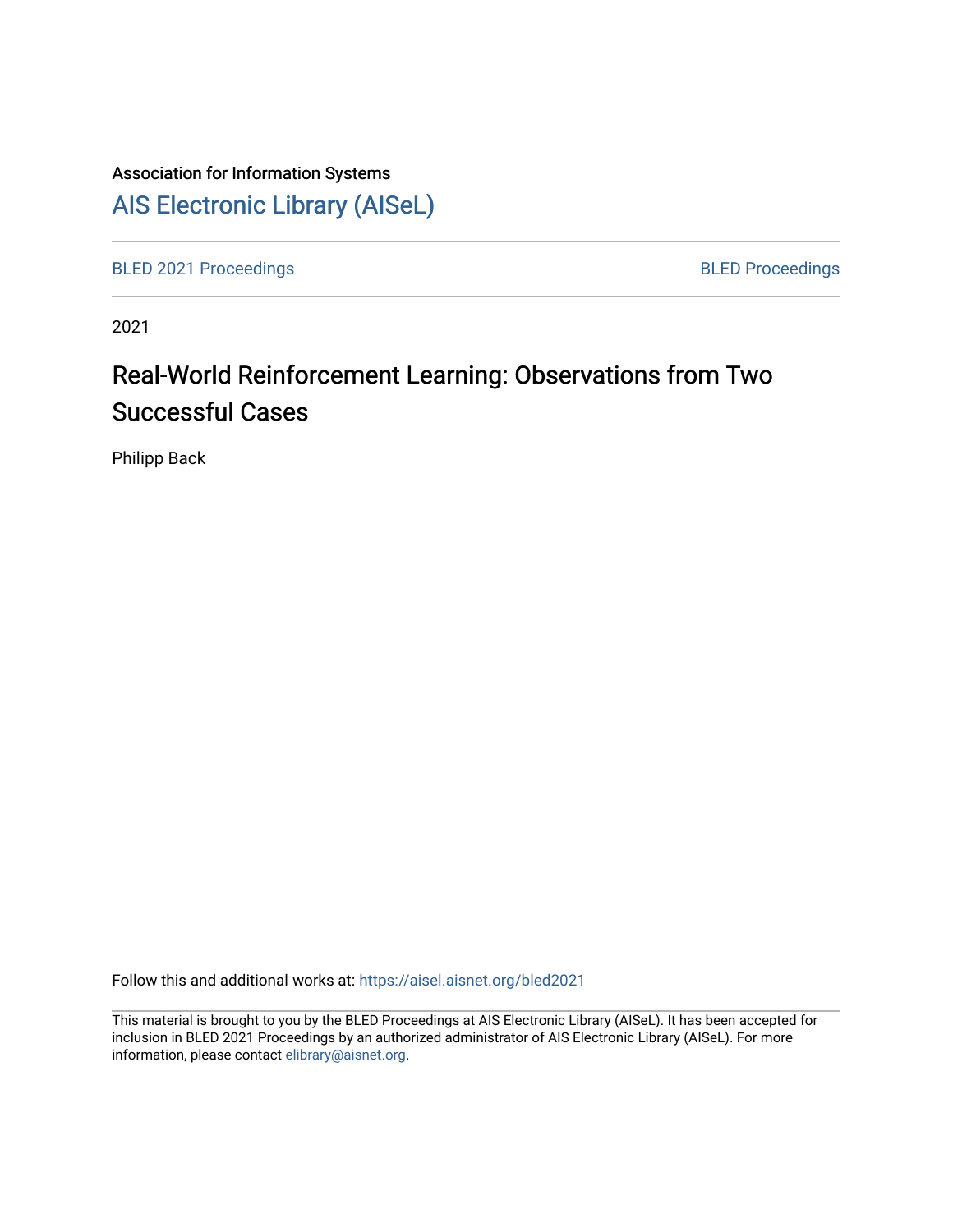# **REAL-WORLD REINFORCEMENT LEARNING: OBSERVATIONS FROM TWO SUCCESSFUL CASES**

#### PHILIPP BACK

Aalto University School of Business, Department of Information and Service Management, Helsinki, Finland; e-mail: philipp.back@aalto.fi

**Abstract** Reinforcement Learning (RL) is a machine learning technique that enables artificial agents to learn optimal strategies for sequential decision-making problems. RL has achieved superhuman performance in artificial domains, yet real-world applications remain rare. We explore the drivers of successful RL adoption for solving practical business problems. We rely on publicly available secondary data on two cases: data center cooling at Google and trade order execution at JPMorgan. We perform thematic analysis using a pre-defined coding framework based on the known challenges to real-world RL by Dulac-Arnold, Mankowitz, & Hester (2019). First, we find that RL works best when the problem dynamics can be simulated. Second, the ability to encode the desired agent behavior as a reward function is critical. Third, safety constraints are often necessary in the context of trial-and-error learning. Our work is amongst the first in Information Systems to discuss the practical business value of the emerging AI subfield of RL.

**Keywords:** reinforcement learning, AI adoption, thematic analysis, machine learning, self-learning agents



DOI https://doi.org/10.18690/978-961-286-485-9.20 ISBN 978-961-286-485-9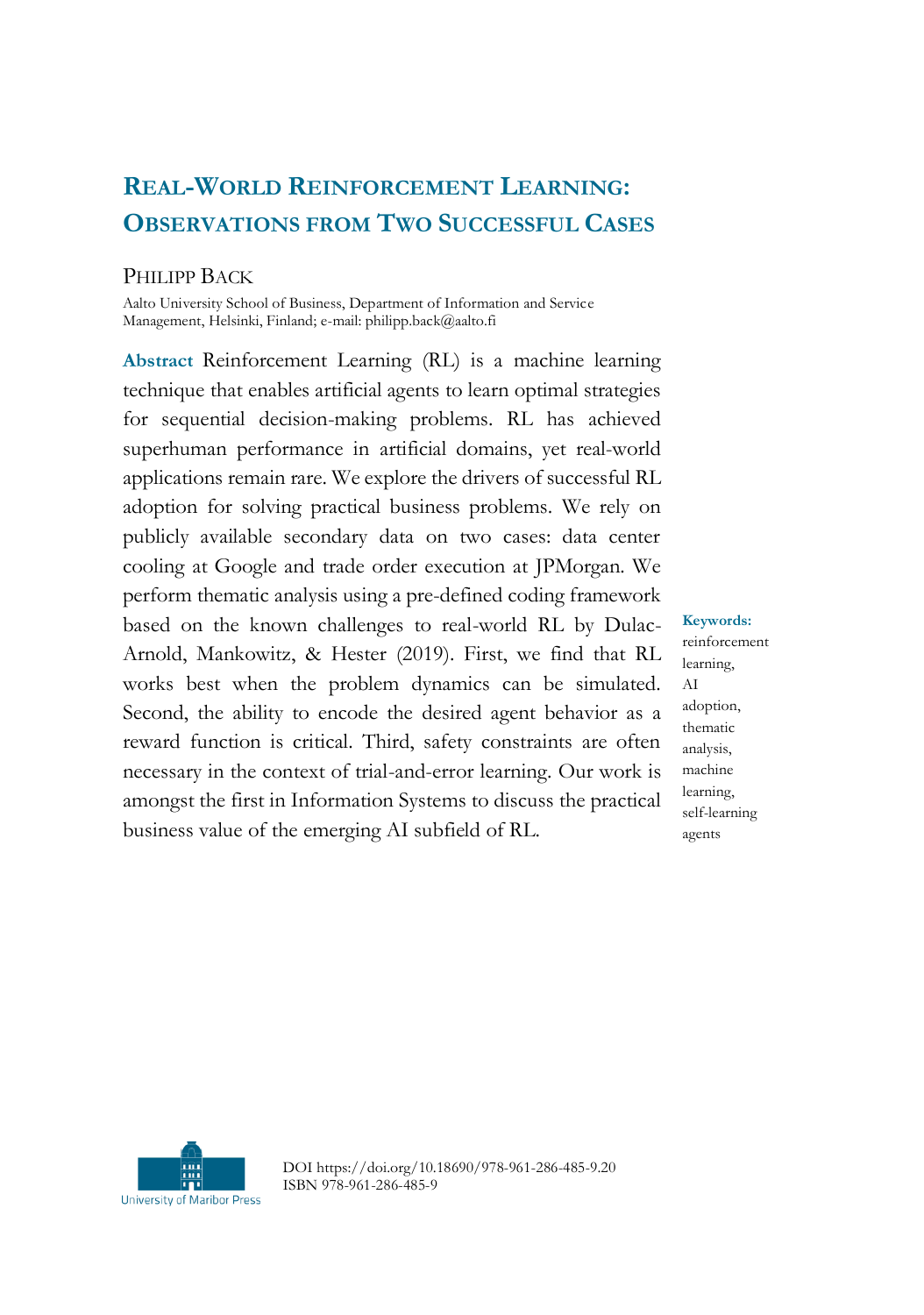#### **1 Introduction**

Reinforcement Learning (RL) is a machine learning technique that enables artificial agents to learn optimal strategies for sequential decision-making problems (Sutton & Barto, 2018). No direct supervision is provided; the agent learns by trial-and-error while interacting with a (virtual) environment and receiving feedback on its actions.

Over the past decade, RL has achieved superhuman performance in a series of artificial domains. In a seminal paper by Google DeepMind (Mnih et al., 2015), an RL system learned how to play different Atari games, such as Breakout and Space Invaders, on a human or even superhuman level. This breakthrough started an RL frenzy in the scientific community and was presumably a major reason for Google to acquire DeepMind for \$650 million in 2014. The next milestone came with AlphaGo, the first computer program to master the ancient Chinese board game of Go (Silver et al., 2017); a feat that experts believed was still decades away as the number of possible game states exceeds the number of atoms in the known universe. Over 200 million people watched online as AlphaGo beat the world's best Go player, Lee Sedol, 4 to 1 during The Google DeepMind Challenge. In the aftermath of the game, Lee Sedol described his opponent as following: *"I thought AlphaGo was based on probability calculation and that it was merely a machine. But when I saw this move, I changed my mind. Surely, AlphaGo is creative"* (Silver, Hubert, Schrittwieser, & Hassabis, 2018).

Despite its many opportunities, RL also presents significant challenges that have prevented wide-spread adoption in the real world (Dulac-Arnold et al., 2019). Google's DeepMind unit, conqueror of Atari, Go, and StarCraft II has been losing an estimated \$1 billion over the past three years while trying to transfer its impressive work from artificial domains to real-world products - so far with little success.

Interestingly, Information Systems (IS) research has largely ignored the emerging AI subfield of RL. The research landscape remains dominated by the computer science community who continues to present algorithmic improvements that are usually evaluated on artificial problems. IS often treats AI technologies as mere **tools** for certain applications, such as decision making, supply chain management, market predictions, or innovation, rather than as objects of research themselves (Shmueli & Koppius, 2011). Specific AI subfields, such as machine learning, big data analytics, or predictive modeling, remain under-researched despite their rising importance to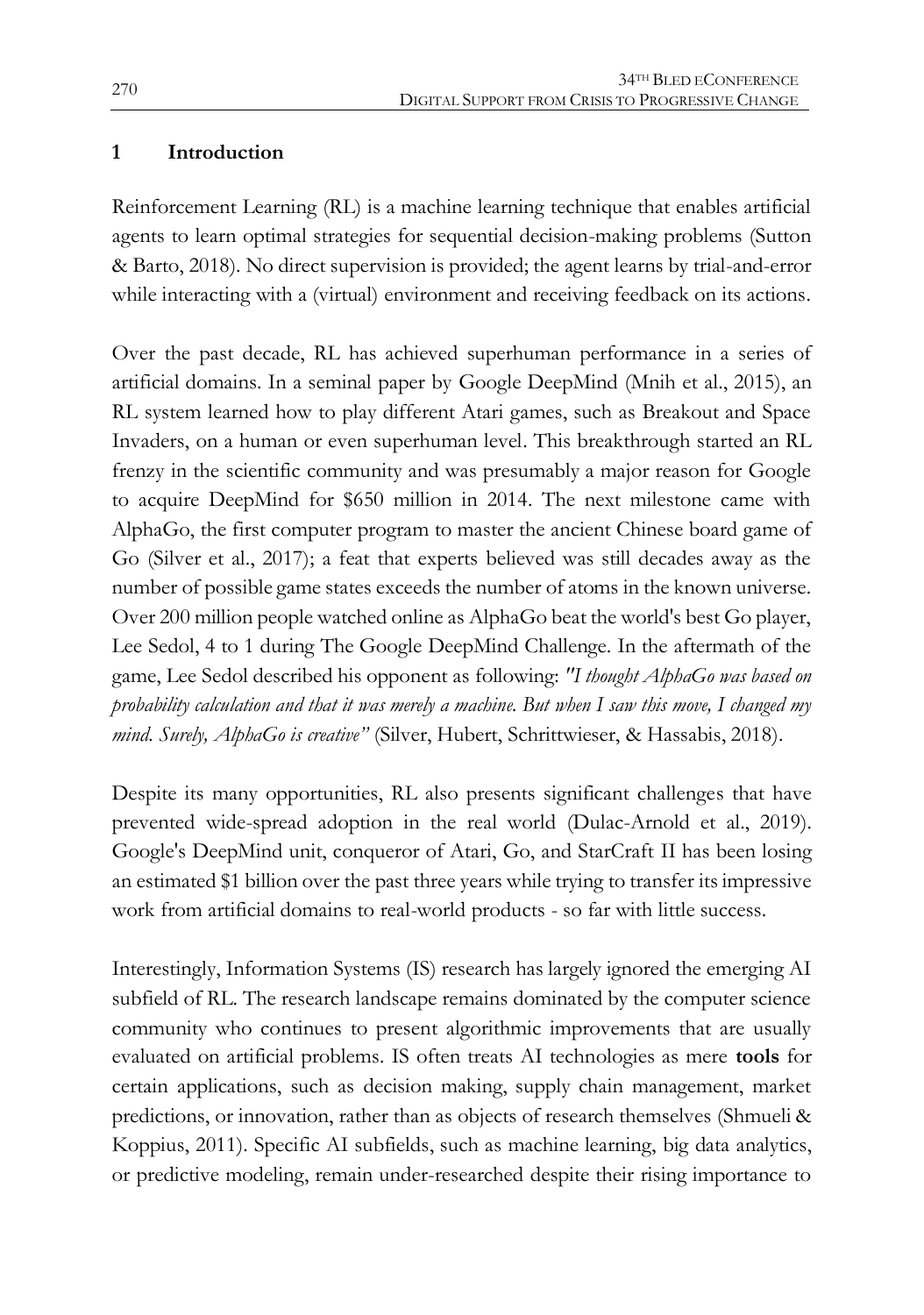management (Nascimento, da Cunha, de Souza Meirelles, Scornavacca Jr, & de Melo, 2018). Case in point: RL has already been discussed in IS as a **tool** for music recommendation (Liebman, Saar-Tsechansky, & Stone, 2019), but not yet as novel AI subfield **(object)**. However, amidst the ongoing RL hype, IS would serve practitioners well by treating RL as on object of study itself. Already 30 years ago, King (1984) pointed to a gap between inflated claims on what AI-based expert systems may be able to do, and what has actually been delivered. More recently, Nascimento et al. (2018) confirmed that claims made by AI vendors and the media seem ahead of what is supported by research findings. By critically examining RL's potential business value, IS would continue its long history of educating practitioners about the possibilities and challenges of novel AI technology. To quote Noel Sharkey, emeritus professor of Artificial Intelligence and Robotics at the University of Sheffield: *"[...] the wrong idea of what robotics can do and where AI is at the moment it's very, very dangerous."* (Delcker, 2018).

To this end, we conduct a qualitative exploratory study on two successful cases of real-world RL adoption: data center cooling by Google and trade order execution by JPMorgan. The research question that this paper seeks to address is: *What factors drive successful real-world adoption of Reinforcement Learning for practical business problems?* By studying "how others did it", we hope to provide decision-makers with a better understanding of RL's opportunities and pitfalls; and how to overcome them.

#### **2 Theoretical Background**

#### **2.1 Reinforcement Learning Overview**

RL is one of the three machine learning paradigms, alongside supervised and unsupervised learning (Sutton & Barto, 2018). An RL agent learns by interacting with its (virtual) environment (Figure 1). At each time step  $t$ , the agent observes the environment state  $s_t$  and chooses an action  $a_t$  from the set of available actions. The environment moves to the next state  $s_{t+1}$  and the agent receives a reward  $r_{t+1}$  based on the transition  $(s_t, a_t, s_{t+1})$ . The goal of an RL agent is to learn an optimal strategy (policy) which maximizes the expected cumulative reward. No direct supervision is provided to the agent; it is never directly told the best course of action. Rather, the agent has to learn from the consequences of its actions via trial-anderror. The only guidance comes from the numerical reward, a reinforcement signal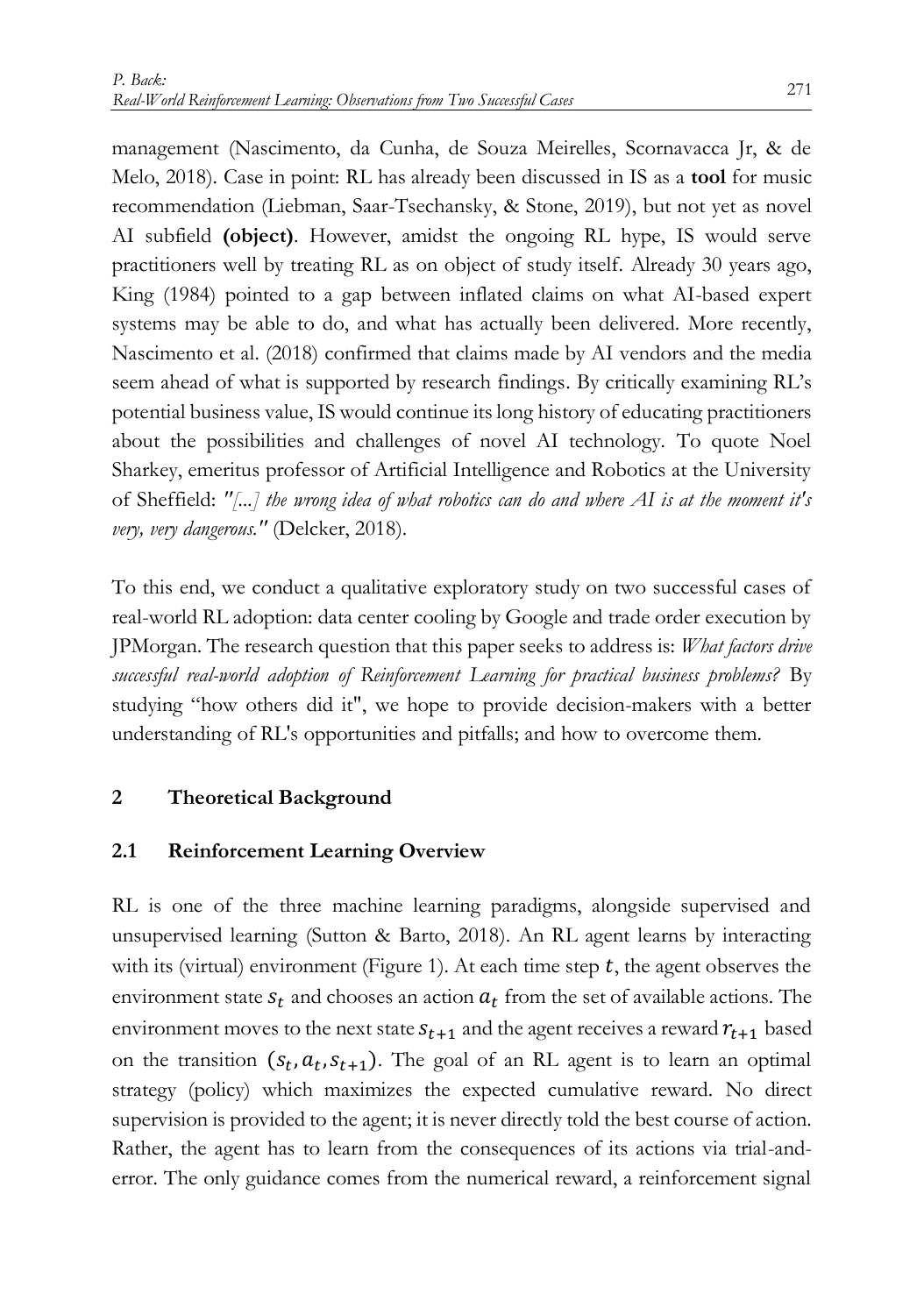that encodes how good it is to take an action in a certain state. The agent must reason about the long-term consequences of its actions although the immediate reward associated with its action might be negative. For example, a stock trading agent may learn to accept small daily losses in exchange for a significant payoff when the market sentiment changes. Thus, RL is particularly well suited for sequential decisionmaking problems that include long-term versus short-term reward trade-offs1.



**Figure 1: Reinforcement Learning framework** Source: Sutton & Barto (2018)

#### **2.2 Known Challenges to Real-World Reinforcement Learning**

Dulac-Arnold et al. (2019) identified nine challenges that – if present in an underlying real-world problem - must be addressed to productize RL:

- 1. training off-line from limited (historic) logs of the system's behavior
- 2. learning on the real system from limited (historic) data samples
- 3. high-dimensional continuous state and action spaces that become computational infeasible to search over (curse of dimensionality)
- 4. safety constraints that should never or at least rarely be violated
- 5. tasks that may only be partially observable (non-stationary/stochastic)
- 6. reward function design (unspecified, multi-objective, or risk-sensitive)
- 7. system operators who desire explainable policies and actions
- 8. inference that must happen in real-time at the system's control frequency<sup>2</sup>
- 9. large and/or unknown delays in the system actuators, sensors, or rewards

 $\overline{a}$ <sup>1</sup> Given the scope and limitation of this study, we refrain from a more detailed technical overview of RL and kindly refer the interested reader to Sutton & Barto (2018).

<sup>2</sup> The task can be run neither faster nor slower than real-time. This limits the quick generation of massive amounts of training, as well as slow, computationally expensive modeling approaches.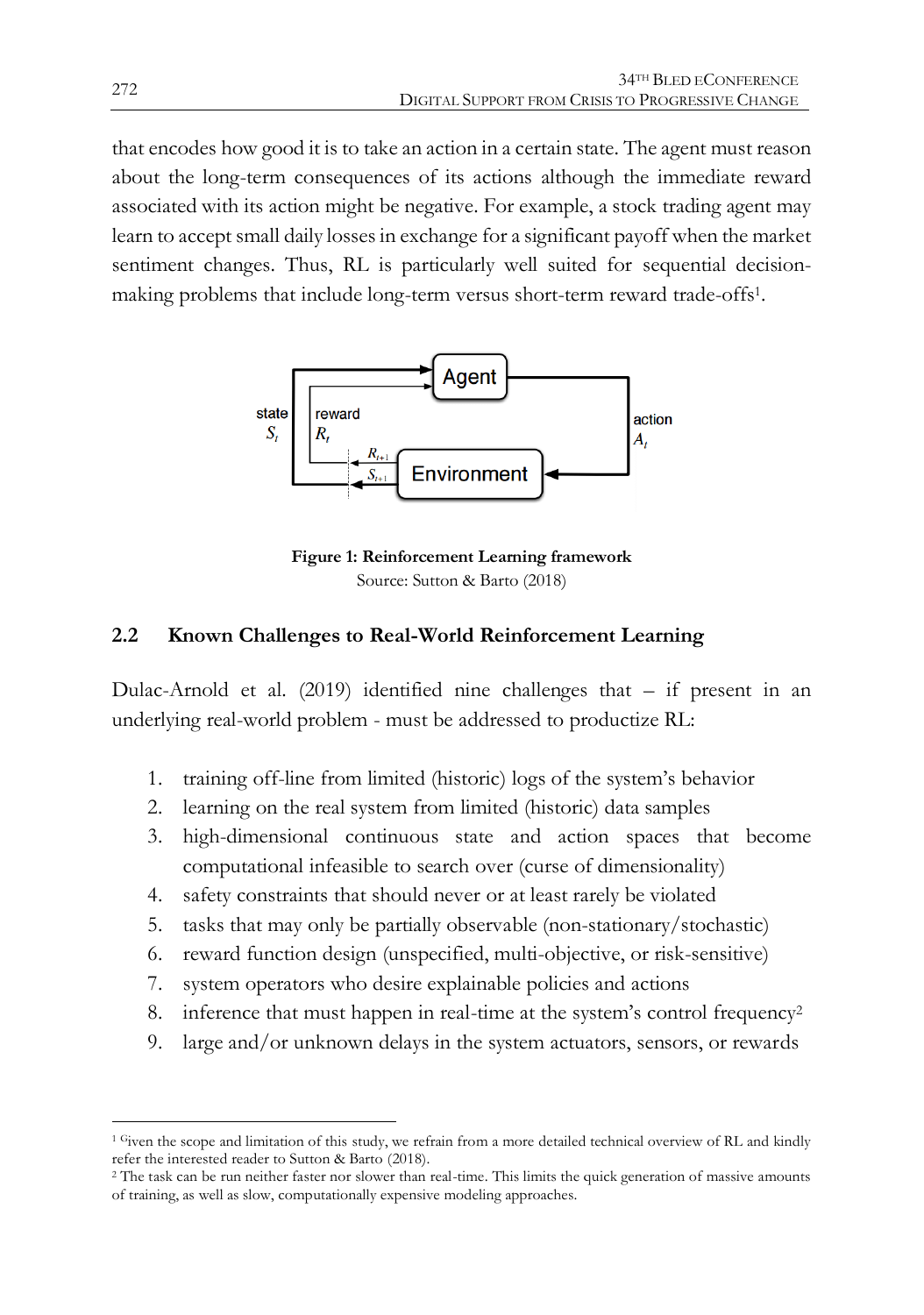#### **3 Methodology**

To examine the drivers of successful RL adoption for practical business problems, we conducted a qualitative exploratory study on two cases: data center cooling by Google and trade order execution by JP Morgan. We selected the two cases based on the simple fact that they are – to the best of our knowledge – some of the only instances where RL has been successfully deployed in practice. We intentionally did not consider cases of self-driving cars and user-recommendation systems, as they are either not yet production-ready (Osiński et al., 2020), or use simpler forms of RL, such as contextual bandits (Amat, Chandrashekar, Jebara, & Basilico, 2018).

#### **3.1 Data Collection**

We rely on publicly available material for exploring the use of RL at Google and JPMorgan. Our sources include research publications, blog posts, newspaper articles, and published interviews with company representatives. We chose this form of qualitative secondary analysis (Heaton, 2008) because both case companies are reluctant to give interviews on the inner workings of their RL systems that would go beyond what they already chose to disclose. Nevertheless, useful insights can be gained from a careful analysis of various publicly available sources.

#### **3.2 Data Analysis**

We performed a thematic analysis using a pre-defined coding framework. Thematic analysis is a method for systematically identifying, organizing, and offering insights into patterns of meaning (themes) across a data set (Braun & Clarke, 2012). This method allowed us to identify what is common to the way in which the topic – what drives successful RL adoption for practical business problems - was described across multiple data items, and to make sense of those commonalities. As **themes**, we used the nine challenges to real-world RL (Section 2.2) by Dulac-Arnold et al. (2019). After becoming familiar with the data, we consolidated all sources in text format and systematically searched for the pre-defined themes. For example, the excerpt *"We send simulated orders to the exchange, we simulate how they execute, we simulate market impact, and then we feed the reward and batches of execution back to the agent's brain […]"* (QuantMinds365, 2018) related to "data efficiency" (theme 2) and "reward function design" (theme 6). Finally, we synthesized our findings in three key observations.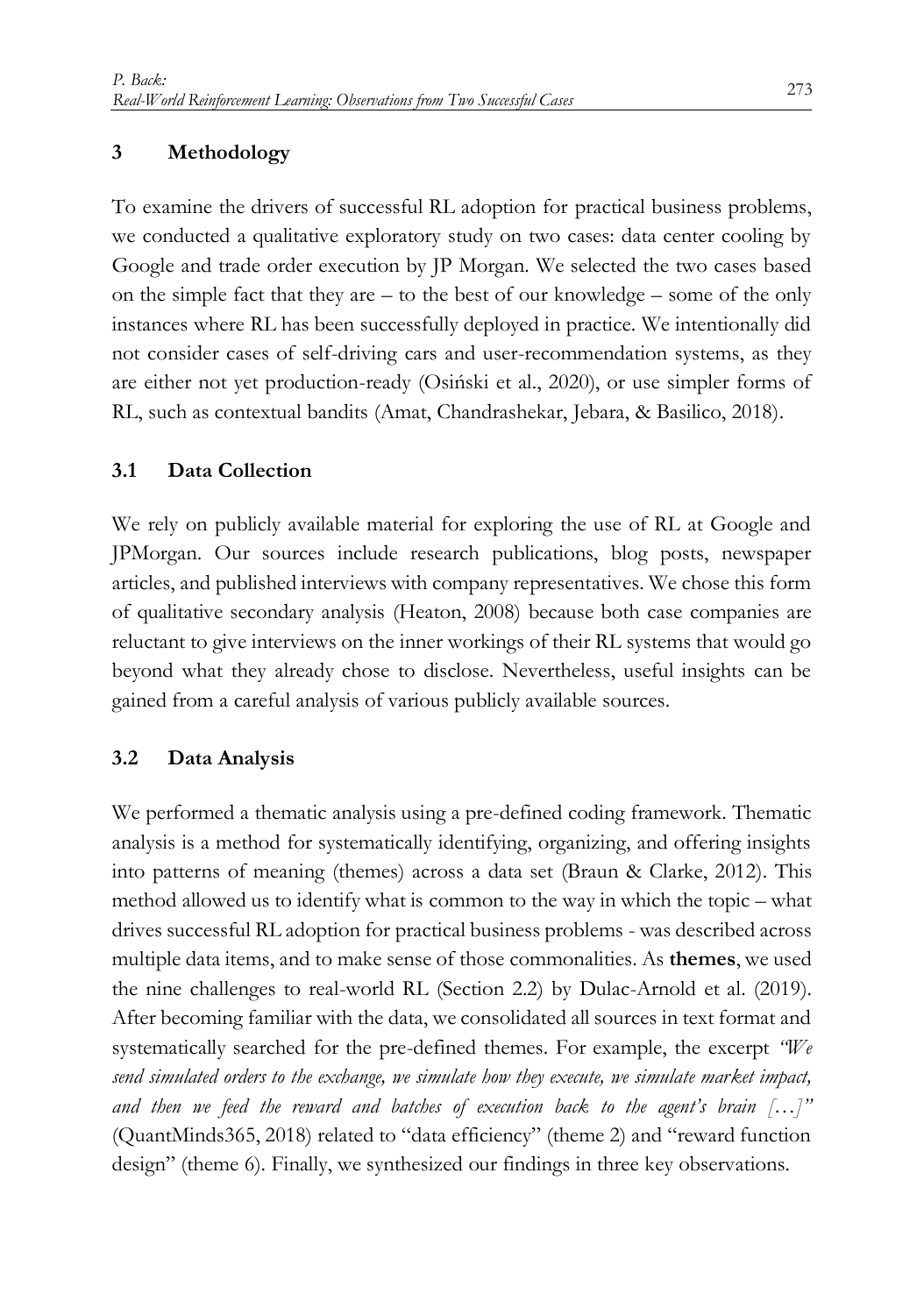# **4 Findings**

Here we present our findings to answer the research question of w*hat factors drive successful real-world adoption of Reinforcement Learning for practical business problems*. We start with a general overview of optimal trade execution at JPMorgan and data center cooling at Google. Next, we present the findings of our thematic analysis, i.e. how RL has been productized in each case. Finally, we highlight the business value that RL offered over competing solutions.

Overall, the thematic analysis of secondary data sources produced observations on four out of the nine themes: training from fixed logs (1), learning from limited samples (2), safety constraints (4), and reward function design (6).

# **4.1 Case 1: Optimal Trade Execution (JPMorgan)**

Banks and financial service firms have long been using algorithms to make equity trading more efficient. In 2017, JPMorgan, one of the leading global financial services firm with assets of \$2.6 trillion, announced LOXM, an AI-based limit-order placement engine that takes efficient trade execution to new heights. LOXM can execute equity trades at maximum speed and at optimal prices, and allows clients to offload large equity positions without causing market swings (Terekhova, 2017).

Optimal trade execution is a non-trivial problem: client needs differ, market conditions vary, and legal regulations must be met. An AI agent must learn to operate in the environment of bid/ask prices, and monitor the liquidity on both sides of the order book (QuantMinds365, 2018).

JPMorgan addressed these challenges by using RL. They constructed a market simulator from billions of past trades to provide the RL agent with a learning environment (Nevmyvaka, Feng, & Kearns, 2006; Vyetrenko et al., 2019). This simulator approach eliminated the need to learn directly from limited historic samples (theme 2). The artificial environment receives orders from the agent, simulates market impact, and sends rewards back to the agent who then updates its understanding of what actions are good/bad. In an interview, Vaslav Glukhow, Head of EMEA e-Trading Quantitative Research at JPMorgan, explained the process as following: *"In this approach we have an action, and the action is how much to place,*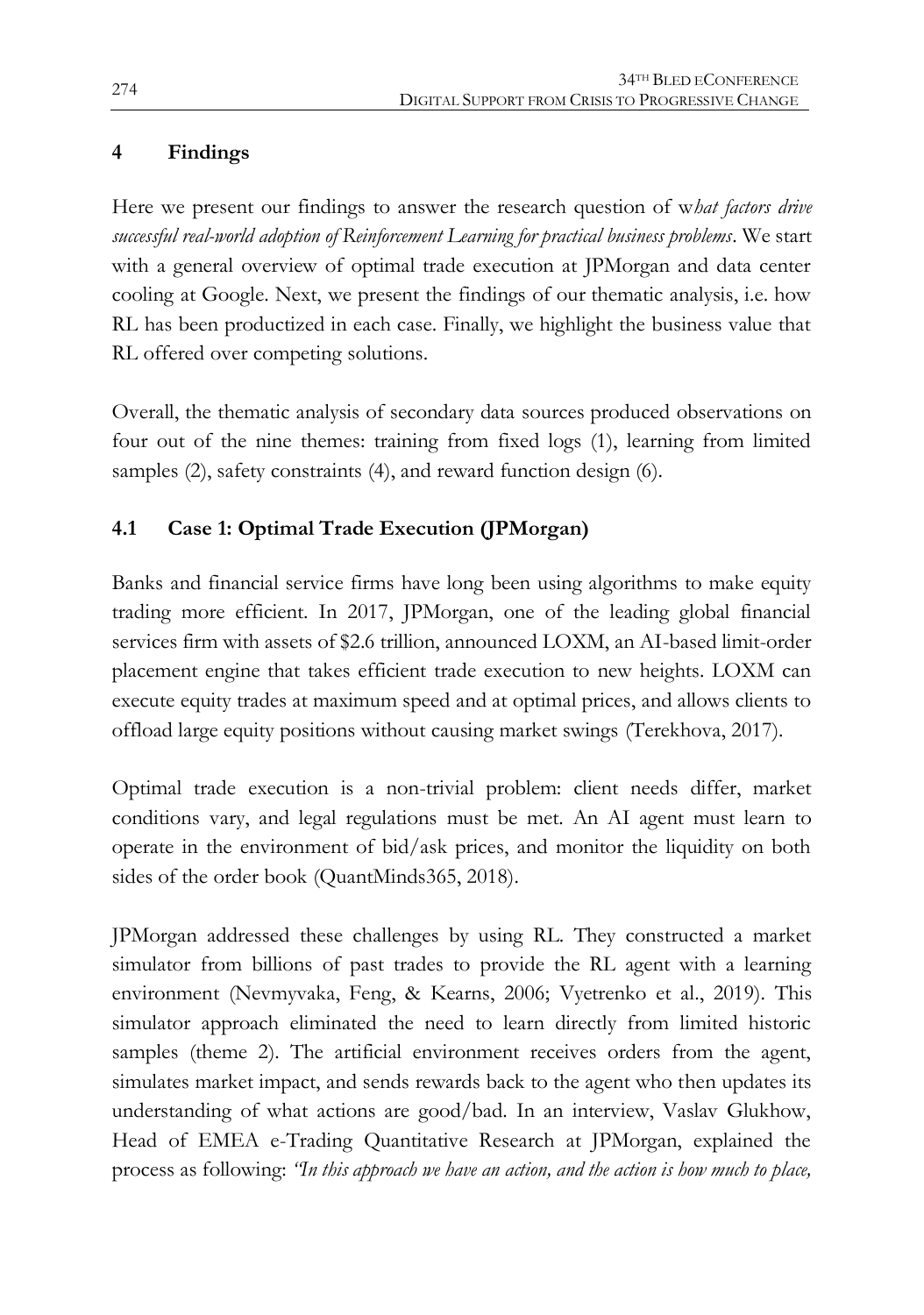*what price, and for how long. It makes sense for the agent to be intelligent about the quantity that it asks for, and it needs to be smart in terms of how long it needs to place that order – if it gives the order for too long it will lose the opportunity and it will need to execute at a higher price. All these things need to be taken into consideration and the agent needs to be aware of the consequences of each action."* (QuantMinds365, 2018). The agent is rewarded (theme 6) for being efficient in the market in the form of a scalar reward signal that encodes how well the agent splits large orders into smaller, more efficient "child" orders compared to executing the large "parent" order at once (Vyetrenko & Xu, 2019). LOXM makes use of RL's ability to balance long- and short-term rewards; the total rewards are not necessarily the sum of local rewards.

Since LOXM's depute in 2017, RL has proven its real-world worth for optimal trade execution. According to JPMorgan, the system provides significant savings and far outperforms both manual and existing automated trading methods (Terekhova, 2017).

# **4.2 Case 2: Data Center Cooling (Google)**

Cooling is a critical component of data center operations. Servers produce considerable amount of heat, and high temperatures may lead to lower IT performance or equipment damage (Lazic et al., 2018). Dealing with excess heat is one of the biggest, most expensive factors when running a modern data center. Past solutions to the temperature problem have included moving data centers to cooler climates, or even situating them at the bottom of the ocean.

In 2018, Google announced that it has handed control over the cooling of several of its behemoth data centers to an AI that optimizes effective power management. The system learns how to adjust fans, ventilation, and other equipment to lower power consumption (Knight, 2018). Two years earlier, in 2016, Google had already presented an earlier version that made recommendations to human data center managers, who would then decide whether to implement them (Evans & Gao, 2016). The new system is managing cooling all by itself, although a human can still intervene. *"It's the first time that an autonomous industrial control system will be deployed at this scale, to the best of our knowledge",* said Mustafa Suleyman, head of applied AI at DeepMind, an AI company that was acquired by Google in 2014 (Knight, 2018).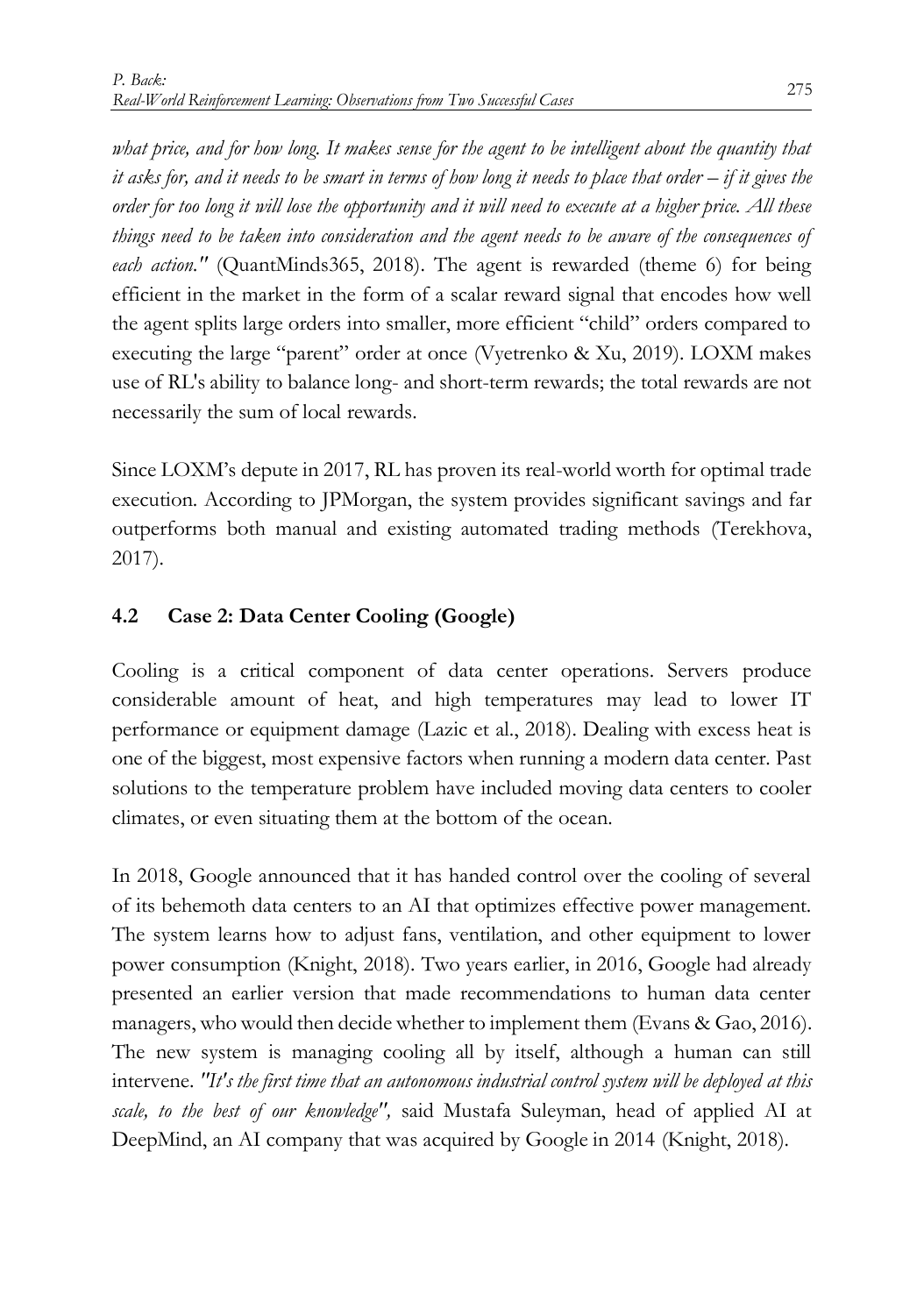Google uses RL to find optimal control policies for their complex, large-scale data center systems. Google does not explicitly disclosure how the RL learning environment has been constructed (Lazic et al., 2018), only that historic control data has insufficient information to directly train an RL agent (theme 2). However, earlier work has shown that neural networks can model Google's data center dynamics with 99.6% accuracy (Kava, 2014). Thus, it can be assumed that Google is using the latter model as a simulator to construct the RL environment. To ensure safe operation already during training (theme 4), Google used historic control logs (theme 1) to limit each control variable to a safe range. In the absence of such data, the safe range could be initialized conservatively and gradually expanded (Lazic et al., 2018).

According to Google, deep RL has proven highly effective at operating cooling systems: the system consistently achieves a 40% reduction in the amount of energy used for cooling (Evans & Gao, 2016).

### **5 Discussion**

In both applications - optimal trade execution and data center cooling - the goal was to find an optimal strategy for a sequential decision-making problem. Despite very different domains, both applications share certain characteristics that allowed RL to be applied in practice. In the following, we discuss some of the key challenges in RL (Dulac-Arnold et al., 2019) and how Google and JPMorgan overcame them.

# **5.1 Observation 1: Learning Directly from Historic Data is Still Difficult**

Standard supervised learning is teaching by example, whereas RL is teaching by experience. The agent gathers experience by interacting through trial-and-error with its environment; like a virtual playground. The learning by trial-end-error framework can be applied to almost any sequential decision-making problem, but this generality comes at a price: RL is hugely sample inefficient, meaning it requires a lot of training data. Imagine trying to learn a new board game, but instead of studying the rule book or recalling your experience from other board games, you simply take random moves while only receiving the final game score as feedback. What quickly strikes humans as a ludicrous endeavor is precisely how many RL problems are framed. Indeed, given enough time and computational power, the trial-and-error approach should converge to a (near-) optimal strategy, but what is enough? For AlphaGo it took 5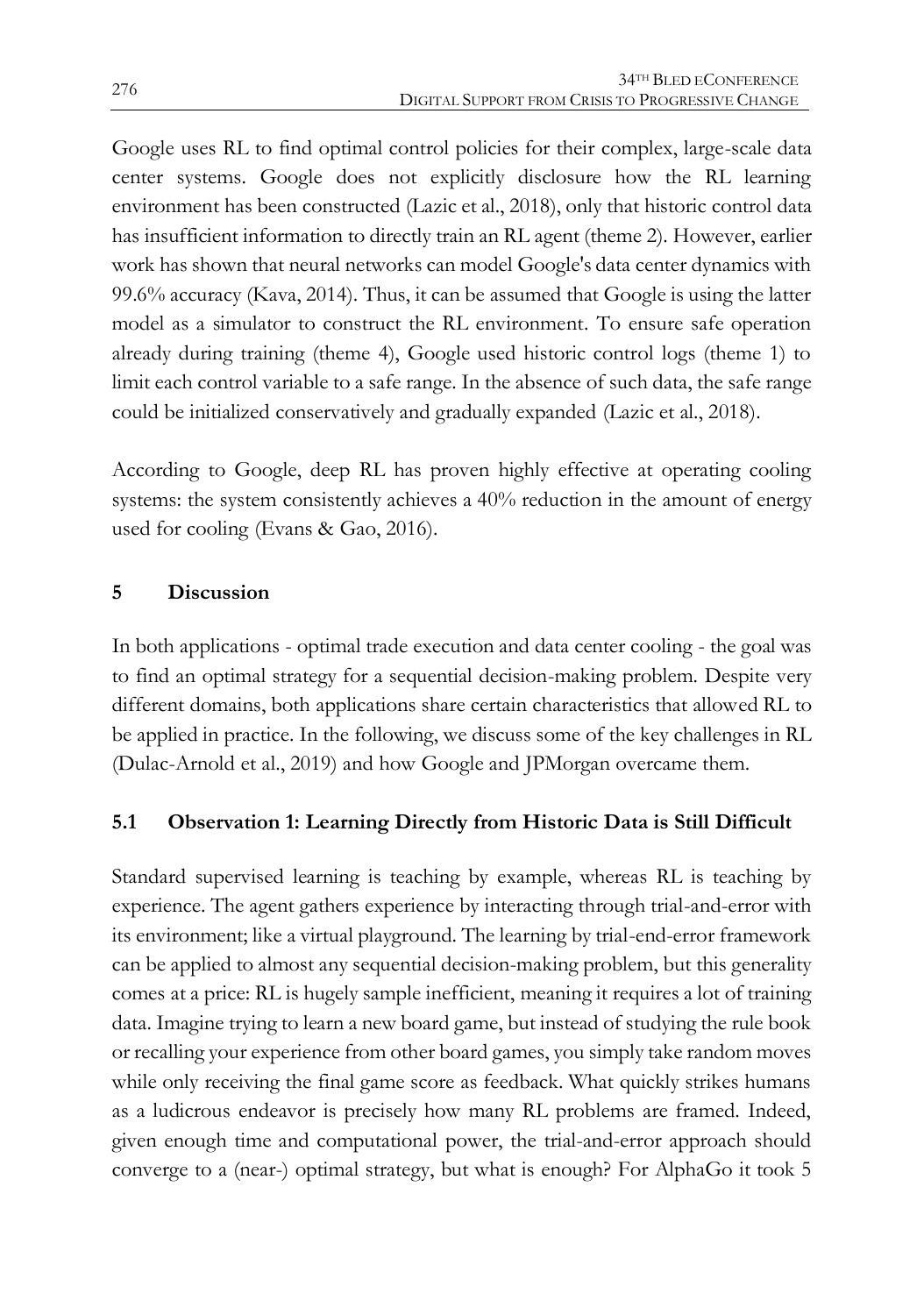billion games of self-play and around \$35 million in computing costs to beat the best human Go player.

Since RL agents require a lot of experience, and experience is gathered by interacting with an environment, the way in which a (real-world) problem can be represented as an RL environment is critical. Most of RL's successes have been with artificial systems that can be simulated, such Atari games (Mnih et al., 2015), Go (Silver et al., 2017), DOTA (Berner et al., 2019), and StarCraft II (Vinyals et al., 2019). The reason for this is that simulators allow us to generate unlimited training data - an advantage that can hardly be overstated in the context of sample inefficient learning. An RL agent might not be able to gather sufficient experience from a set of finite training data, but with a simulated environment it can continue to interact and learn until a (near-) optimal policy is found. Moreover, simulators eliminate much of the messiness that an agent may face in the real world and thus provide stable benchmarks against which new algorithms can be compared. Simulated environments therefore also play an important role in algorithmic research.

Unfortunately, out-of-the-box simulators rarely exist for real-world applications. The two herein presented applications addressed this issue by improving the fidelity of the simulations to a point where the gap between simulations and the real world was so small that things learned in simulation were directly transferable to the real world. JPMorgan used billions of past trades to construct a market simulator that closely reflected the true market dynamics (Vyetrenko et al., 2019). Similarly, Google managed to simulate data center dynamics with 99.6% accuracy (Kava, 2014). In contrast to training directly on a (limited) historic dataset (theme 2), simulators offer unlimited opportunities to learn. Assuming that the simulator accurately reflects the real system, it then becomes possible to transfer the learned optimal strategy directly from the artificial environment to the real world. The existence of an environment simulator, or the ability to construct one from historic data or first principles, is therefore a common characteristic of successful real-world RL applications.

**Observation 1:** If the tasks in a field can be accurately simulated, RL may dramatically improve the state of the art in that field over the next few years.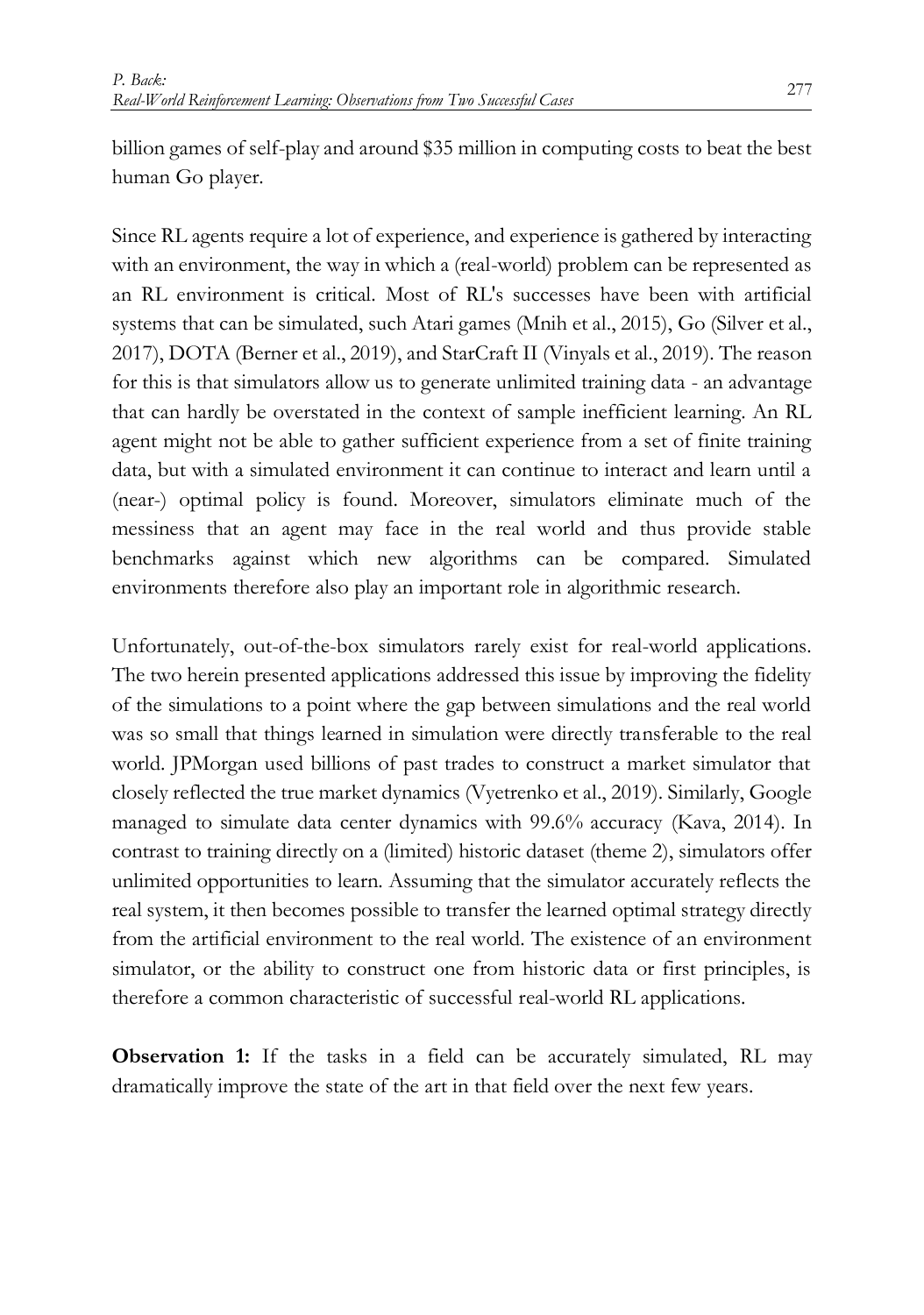#### **5.2 Observation 2: It's All about Rewards**

The desired behavior of an RL agent has to be encoded in a reward function. Without direct expert guidance, the reward function is the only source of feedback that tells the agent what action in which state was good. Unfortunately, reward function design is notoriously difficult as it must capture *exactly* the desired behavior. An ill-defined reward function will cause the RL agents to break in surprising, counterintuitive, and sometimes amusing ways. One of the most (in-) famous examples of faulty reward functions is an RL agent learning to play the CoastRunners game (Clark & Amodei, 2016). The goal of the game - as understood by most humans - is to finish a boat race quickly and (preferably) ahead of others. Players are not directly rewarded for progressing around the course but earn points by hitting targets laid out along the racetrack. The human who designed the reward system simply assumed that the overall game score would implicitly reflect the goal of finishing the race. However, the targets were positioned so that the RL agent could gain a high score without ever having to finish the race. Instead, the agent finds an isolated lagoon where it can turn in a large circle and repeatedly knock over three targets, timing its movement so as to always knock over the targets just as they repopulate. Despite repeatedly catching on fire, crashing into other boats, and going the wrong way on the track, the agent manages to achieve a higher score using this strategy than is possible by completing the race in the normal (human) way (Clark & Amodei, 2016). The counterintuitive strategy leads to scores that are on average 20% higher than what is achieved by human players.

Reward function design becomes even more complex when systems have multidimensional costs, or when product owners cannot even articulate clearly what they want to minimize (Dulac-Arnold et al., 2019). In both herein presented cases, however, it was possible to encode the desired agent behavior as a scalar reward signal (theme 6): minimize trading costs and energy consumption. Neither JPMorgan nor Google had to perform any tricks to encode a complex behavior or multidimensional objective as a scalar reward. The natural representation of the desired system behavior thus greatly contributed to the suitability of RL.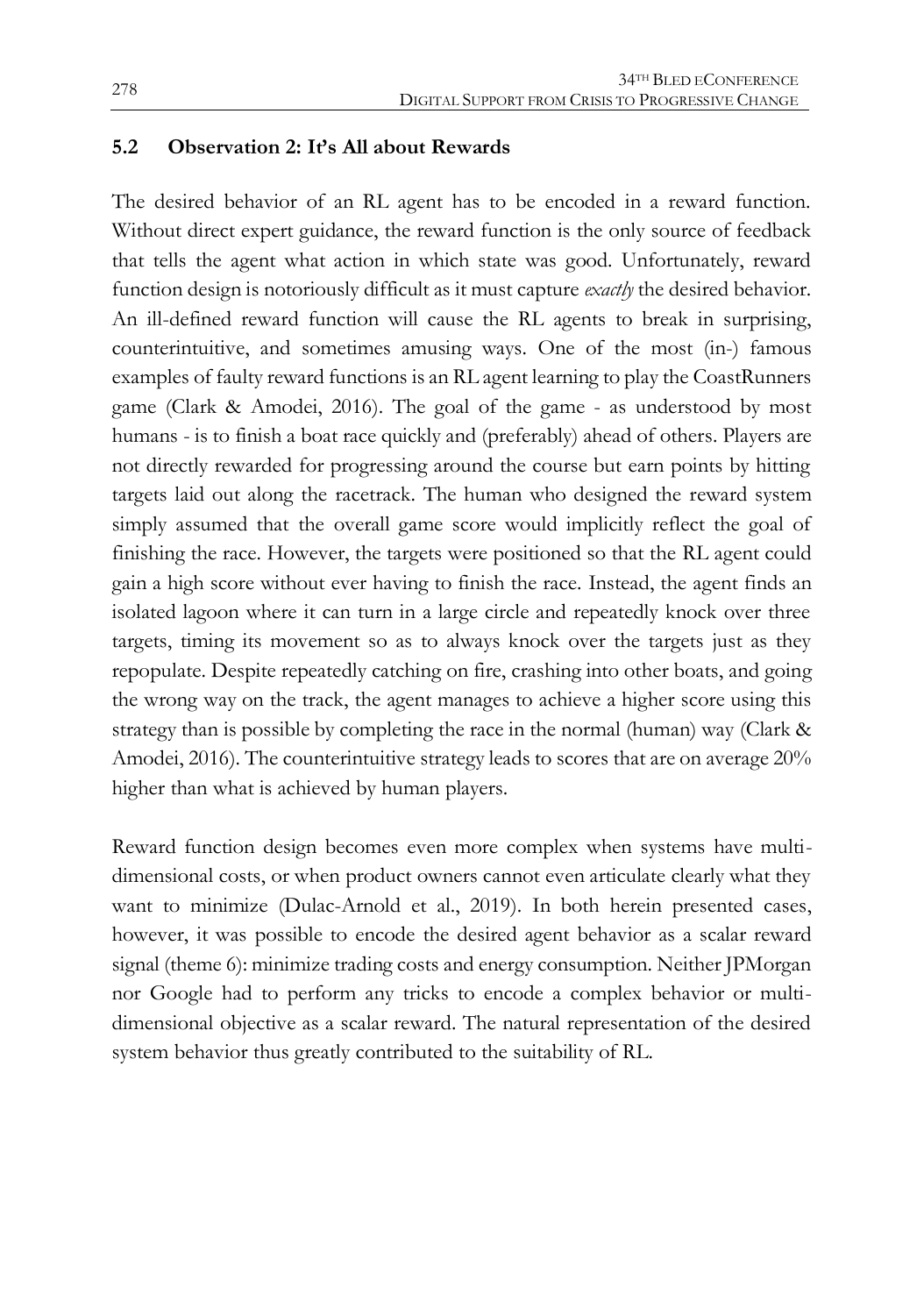**Observation 2:** An agent's desired behavior must be able to be expressed exactly as a reward function.

## **5.3 Observation 3: Safety First**

Most physical systems can damage themselves and their environment if operated incorrectly. When neither a simulator nor sufficient training data are available, and when the RL agents has to gather experience by interacting directly via trial-anderror with the real system, safety becomes important; not only during the final system operation, but also during the exploratory learning phase. For example, a self-driving car cannot be allowed to explore all possible actions, including crashing full speed into a wall, until it has eventually mastered to stay within its lane. (Un)fortunately, safety violations will likely be very rare in historic logs and thus do not provide sufficient opportunity to learn from them (Dulac-Arnold et al., 2019). Furthermore, safety constraints are often assumed ("it's just common sense!") and are not even specified explicitly. Moreover, it may not be possible to impose strict limits by describing the action or state space directly; instead, hazard-avoiding behavior must be learned.

Safety constraints were crucial in both herein discussed applications of RL. Google's data center represents a large-scale system that can suffer catastrophic damage when operated incorrectly. JPMorgan had to consider legal, regulatory, and ethical constraints that may prohibit certain trading activities. As discussed in Section 5.2, it is notoriously difficult to express fine-grained behaviors in the reward function. Constrained RL is thus a viable alternative to prohibit the agent from learning, or even exploring, certain actions.

**Observation 3:** Trial-and-error learning makes safety considerations during training and control highly important.

#### **6 Conclusion and Further Directions**

Reinforcement Learning has achieved superhuman performance in many artificial domains, yet real-world applications remain rare. We conducted a qualitative study to explore the drivers of successful RL adoption for practical business problems. We used pre-defined themes based on the known challenges to real-world RL by Dulac-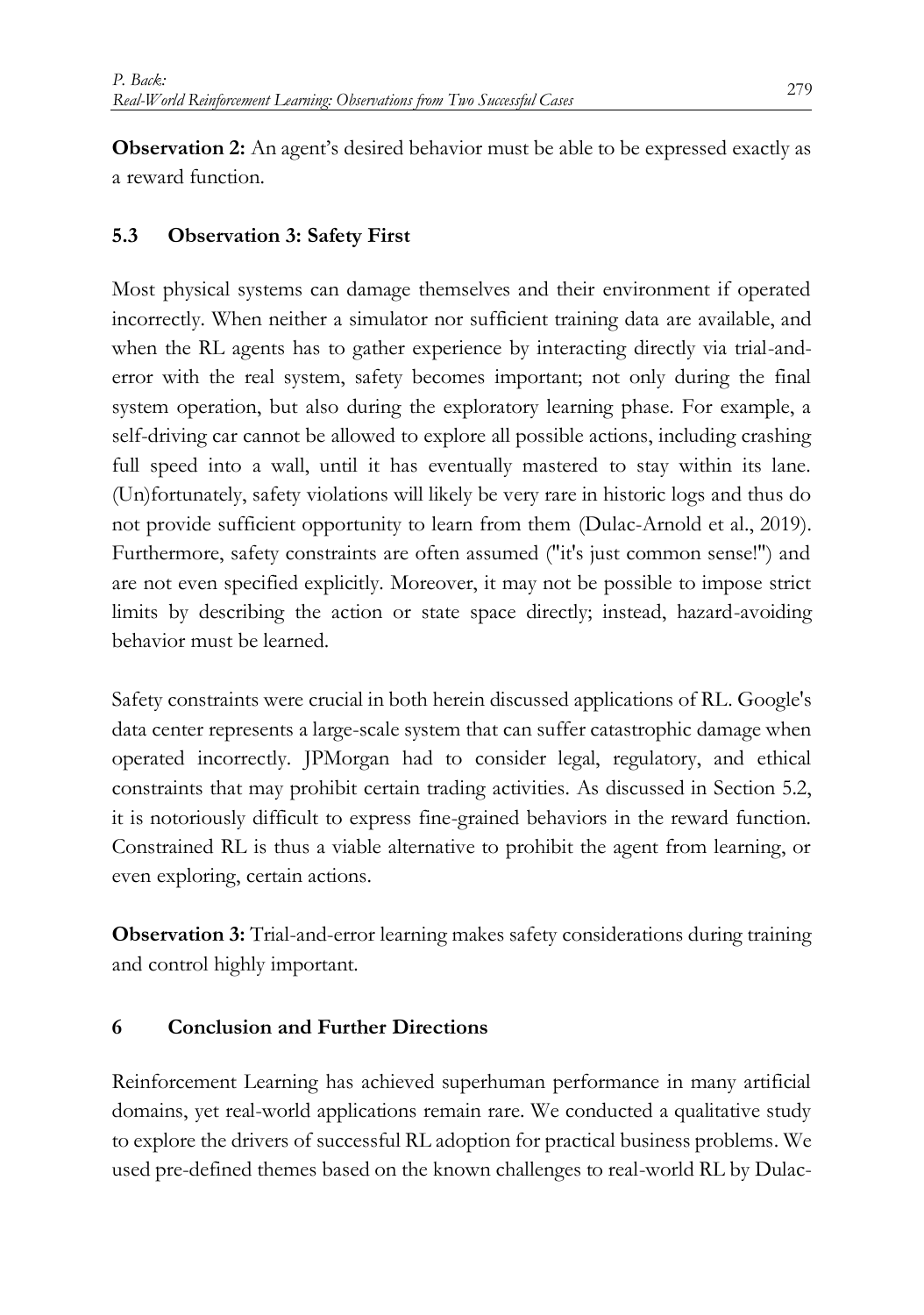Arnold et al. (2019) to perform a thematic analysis on secondary data that described how Google and JPMorgan successfully deployed RL for data center cooling and optimal trade execution. Three success drivers emerged: simulatability of the problem dynamics, a natural representation of the desired agent behavior as a reward function, and compliance with safety constraints during trial-and-error learning. Our work is amongst the first in IS to approach RL as a separate object of study. By exploring two successful real-world RL applications, we hope to shine some light on the practical business value of this emerging AI subfield.

Notwithstanding some useful insights, this study is limited by the use of publiclyavailable secondary data. For example, we were only able to identify four out of the nine themes (challenges) in our dataset. Especially the Google case could have benefited from more details. This study is thus a mere first step towards a more complete understanding of the practical business value of RL. For the future, we hope to collect primary data through interviews with key people who were involved in the design and deployment of the herein described RL solutions at Google and JPMorgan. Such data would allow us to directly analyze the technical details of the RL systems, rather than using high-level (textual) descriptions. Our study is further limited by having only two case companies. It will be interesting to extend our study to future use cases of RL once this method has become more widely adopted. Finally, it would be interesting to tackle a new application area with RL, and to document how the known challenges are addressed during the design process.

#### **References**

- Amat, F., Chandrashekar, A., Jebara, T., & Basilico, J. (2018). Artwork personalization at Netflix. Proceedings of the 12th ACM Conference on Recommender Systems, 487–488. Vancouver, Canada.
- Berner, C., Brockman, G., Chan, B., Cheung, V., Dębiak, P., Dennison, C., … Hesse, C. (2019). Dota 2 with large scale deep reinforcement learning. ArXiv Preprint ArXiv:1912.06680.
- Braun, V., & Clarke, V. (2012). Thematic analysis. In APA handbook of research methods in psychology, Vol 2 (pp. 57–71). Washington, DC: American Psychological Association.
- Clark, J., & Amodei, D. (2016). Faulty Reward Functions in the Wild. Retrieved September 20, 2020, from https://openai.com/blog/faulty-reward-functions/
- Delcker, J. (2018). Europe divided over robot 'personhood.' Retrieved November 10, 2020, from https://www.politico.eu/article/europe-divided-over-robot-ai-artificial-intelligencepersonhood/
- Dulac-Arnold, G., Mankowitz, D., & Hester, T. (2019). Challenges of real-world reinforcement learning. ArXiv Preprint ArXiv:1904.12901.